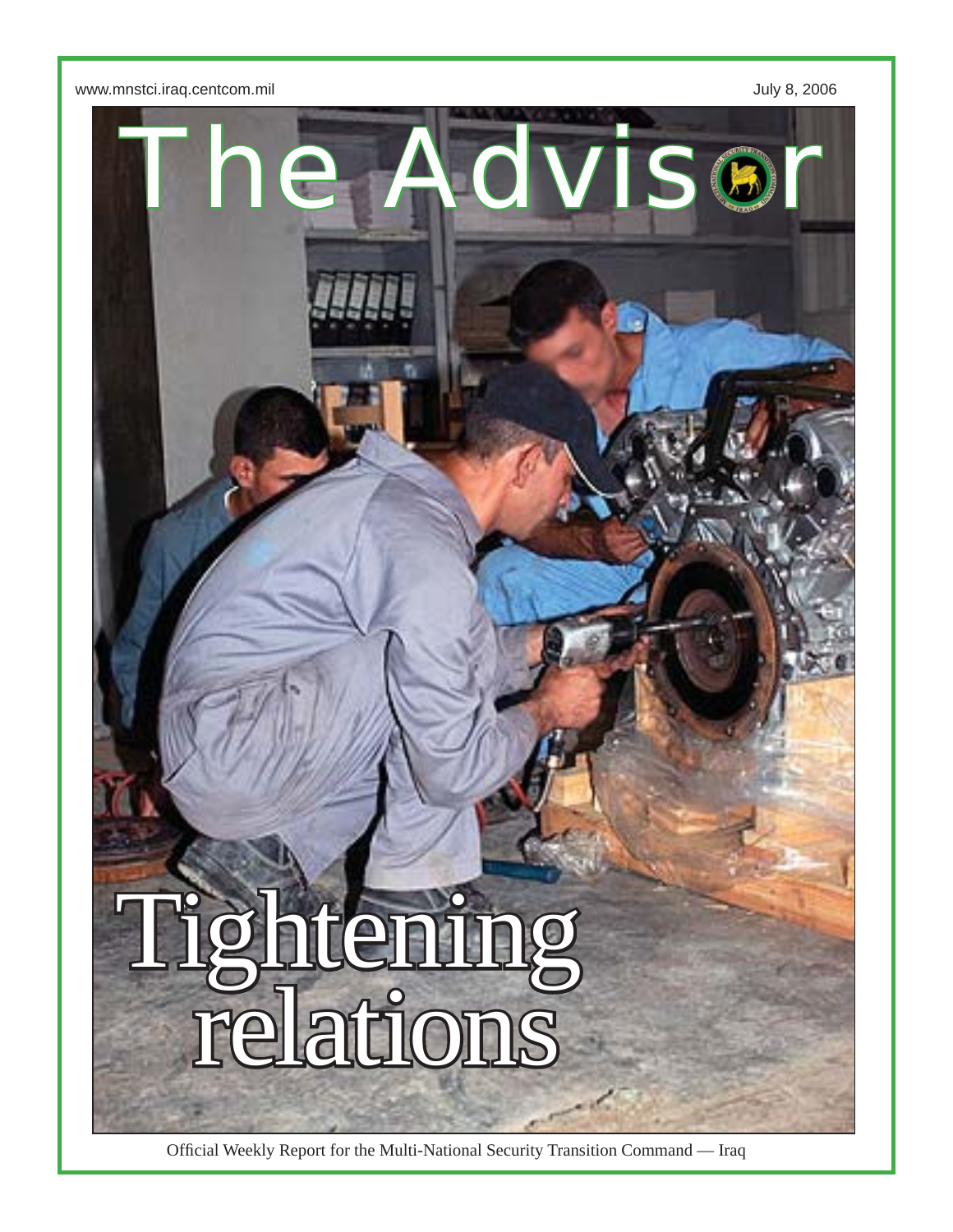THE ADVISOR





**Commanding General** U.S. Army Lt. Gen. Martin E. Dempsey

> **Command Sergeant Major** U.S. Marine Corps Sgt. Maj. Ralph G. White

**Public Affairs Officer** U.S. Army Lt. Col. Michael Negard

**Deputy Public Affairs Officer** U.S. Army Maj. Gerald Ostlund U.S. Army Capt. Mark E. Jacobsen

**Deputy Public Affairs Officer for Training** U.S. Army Master Sgt. Ryan Mosier

**Public Affairs NCOIC** U.S. Army Sgt. 1st Class Ronda Jordan U.S. Army Sgt. 1st Class Paul Tuttle

**Contributing Editor** U.S. Army Sgt. 1st Class Rick Brown

> **Editor / Journalist** U.S. Air Force Staff Sgt. Lucia Newman **Journalist** U.S. Navy

Journalist 2nd Class John J. Pistone

**CPATT Public Affairs Offi cer** Ann Bertucci

**The Advisor** is an authorized publication for members of the U.S. Defense Department and multinational partners.

*Contents of this paper are not necessarily the official views of the U.S. government or multinational partners of the U.S. Department of Defense. The editorial content of this publication is the responsibility of the Multi-National Security Transition Command — Iraq Public Affairs Office.* 

**Some faces of Iraqi soldiers and police have been altered to protect their identities.**

Direct questions and comments to: pao@mnstci.iraq.centcom.mil MNSTC-I PAO APO AE 09316 DSN: 318-852-1334

To subscribe to **The Advisor**, visit us online at: www.mnstci.iraq.centcom.mil/advisor.html

**ON THE COVER**

**Contract mechanics at An Numaniyah Base prepare to install an engine in a Chevy truck July 6. See related story on page 6.**

# **Bush says defeating terrorists in Iraq critical to U.S. security**

**By Steven Donald Smith** American Forces Press Service

**WASHINGTON** — Iraq is the central front in the war against terrorism, so it is imperative that the United States and its allies achieve full victory there, President Bush said in Chicago July 7.

"It's hard work, because we face an enemy that will kill innocent people in order to achieve an objective, and their objective is to drive us out of Iraq so they can have safe haven from which to launch attacks against modern Muslim nations, so they can spread their ideology of hate,"

Bush said during a news conference at the Museum of Science and Industry.

"The best way to defeat terrorism is to go on offense," he said. "We'll keep the pressure on them; we'll bring them to justice before they hurt our people."

Bush said a successful outcome in Iraq is important to both U.S. interests and the well-being of the Iraqi people.

"Success in Iraq is vital for the security of the United States, and success in Iraq is vital for long-term peace," he said. "The Iraqi people want to live in freedom."

Ensuring freedom at home and abroad comes at a high price, Bush said, and he pointed to the sacrifice made by many U.S. troops as an example of the cost. The President highlighted the sacrifice of Chicago native Marine Cpl. Ryan Cummings, who served two tours in Iraq and volunteered for a third before being killed last month in Anbar province.

"I have confidence in the capacity of liberty to transform hostile regions to peaceful regions," Bush said. "And I have confidence in our capacity to win the war on terror because people like Ryan Cummings are willing to step up and serve this nation."

The president said he has confidence Photo by U.S. Air Force Staff Sgt. Lucia Newman | in Iraq's new democratic government, lies is worth it. We are winning."

including the country's prime minister, Nouri al-Maliki.

"He's a guy who set goals, and will follow through on those goals," Bush said. "He understands what needs to be done in order to succeed, and he represents the will of 12 million who went to the polls. It's a pretty interesting sign that the Iraqi people want to live in freedom."

Bush said the United States must stay in Iraq until the job is done, and said he would not give a timetable for U.S. troop withdrawal. He said military commanders in Iraq, such as Army Gen. George W. Casey Jr., commander of Multi-National Force-Iraq, would have to make that decision.

Artificial timetables for withdrawal will make victory in Iraq more difficult and send the wrong message, Bush added.

"You can't win a war if you have an artificial timetable for withdrawal," he said. "An artificial timetable of withdrawal sends the wrong message to the Iraqis. And getting out before we finish the job would send a terrible message to the troops who sacrificed."

He said a premature withdrawal would also prove the terrorists are right in their assumption that the United States does not live up to its promises.

"Al Qaida has said, 'It's just a matter of time before America withdraws. They're weak. They're corrupt. They can't stand it, and they'll withdraw.' And all that will do is confirm what the enemy thinks," Bush said.

The president also emphasized that there are numerous good things going on in Iraq that don't make the evening news in the United States.

"Increasing electricity in Baghdad is not the kind of thing that tends to get on the news, or small business formation,... new schools or new hospitals," he said. "That's something I have to deal with in order to make it clear to the American people that the sacrifice of those fami-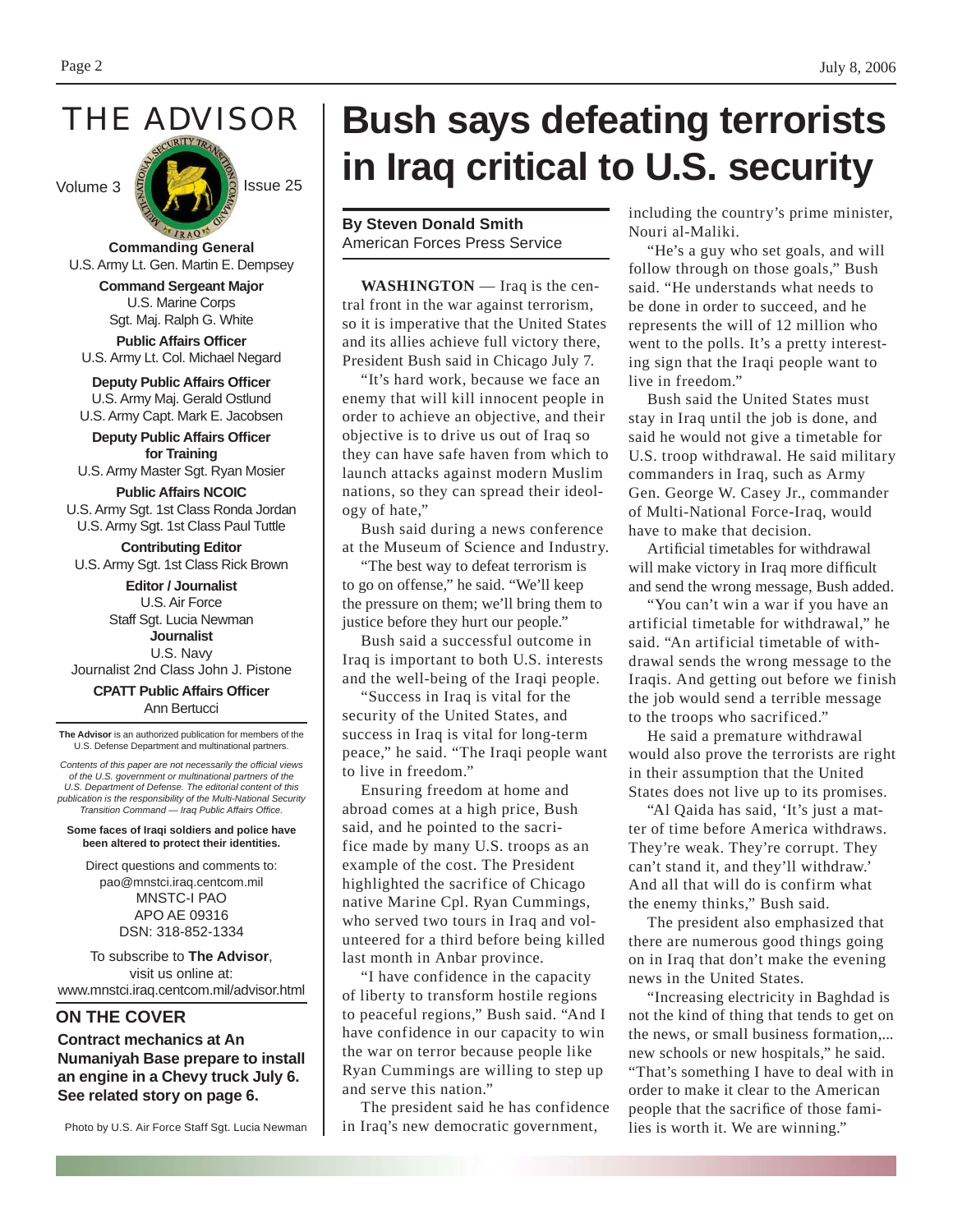## **Leadership center sets standard for Iraqi military**

**By U.S. Air Force Staff Sgt. Lucia Newman** MNSTC-I Public Affairs

#### **RUSTAMIYAH, Iraq** — The Center for Military Values, Principles and Leadership, which is said to be the key to a more cohesive and qualified Iraqi military, opened July 3 in Rustamiyah.

"This center will have standards and education that will make Iraqi ground forces an even more professional and capable force," said U.S. Army Lt. Col. Ken McCreary, Coalition director for the center.

For more than two years, Coalition personnel have worked alongside the Iraqis to develop a stronger fighting force. "This center has been built to help those forces become even better," said McCreary.

Coalition trainers will instruct 46 Iraqi professionals – those possessing a strong educational background in English, computers and technology – to go out and educate the Iraqi force on the importance of military ethics.



**Italian Army Brig. Gen. Agostino Mazzei (left) greets Lt. Gen. Daham Radhi al-Asal, Iraqi defense minister representative, during the opening ceremony of the center, while U.S. Army Brig. Gen. Terry Wolff looks on.** 



Photos by U.S. Air Force Staff Sgt. Lucia Newman

**Coalition soldiers, media and other audience members gather for the opening of the Center for Military Values, Leadership and Principles at Rustamiyah July 3. Coalition forces currently run the center but the Iraqi Government is expected to take control in early 2007.**

Iraqi Lt. Gen. Daham Radhi al-Asal, the Iraqi defense minster's representative, said the concept for the center is based on building confidence between the Iraqi people and their Army. "These values are very important. Its about serving the Iraqi people," he said.

The idea is for those trained to eventually develop a program that's specific to the values of the Middle East.

"It's not our job to impose our values, it's our job to get them to impose their own values across their military," said Rob Walters, deputy head of the Center's leadership division and its operations officer. "The lasting solution is for them to solve their own problems; we're just here to get them started."

To accomplish this, instructors will introduce and instill a new concept in the Iraqi force. "We will teach the role of the military in a democracy," said Walters. "We understand that they already have ethics and values, and we just need to enforce those standards, but answering to a civilian leader is a totally new method to them."

The center will be an institution

devoted to education and professionalism for Iraqi Armed Forces, but will not include any tactical, technical or administrative affairs. The center will play an important role as the Iraqi civilians and Iraqi Armed Forces adapt to living in and serving a liberated society.

A need has emerged for an organization that makes members of the Iraqi Armed Forces aware of their rights and duties, said retired Iraqi Maj. Gen. Nabil Abdul Kadir, center commander.

#### **See CENTER, Page 5**



**Lt. Gen. Daham Radhi al-Asal speaks to a local media representative about the center's mission.**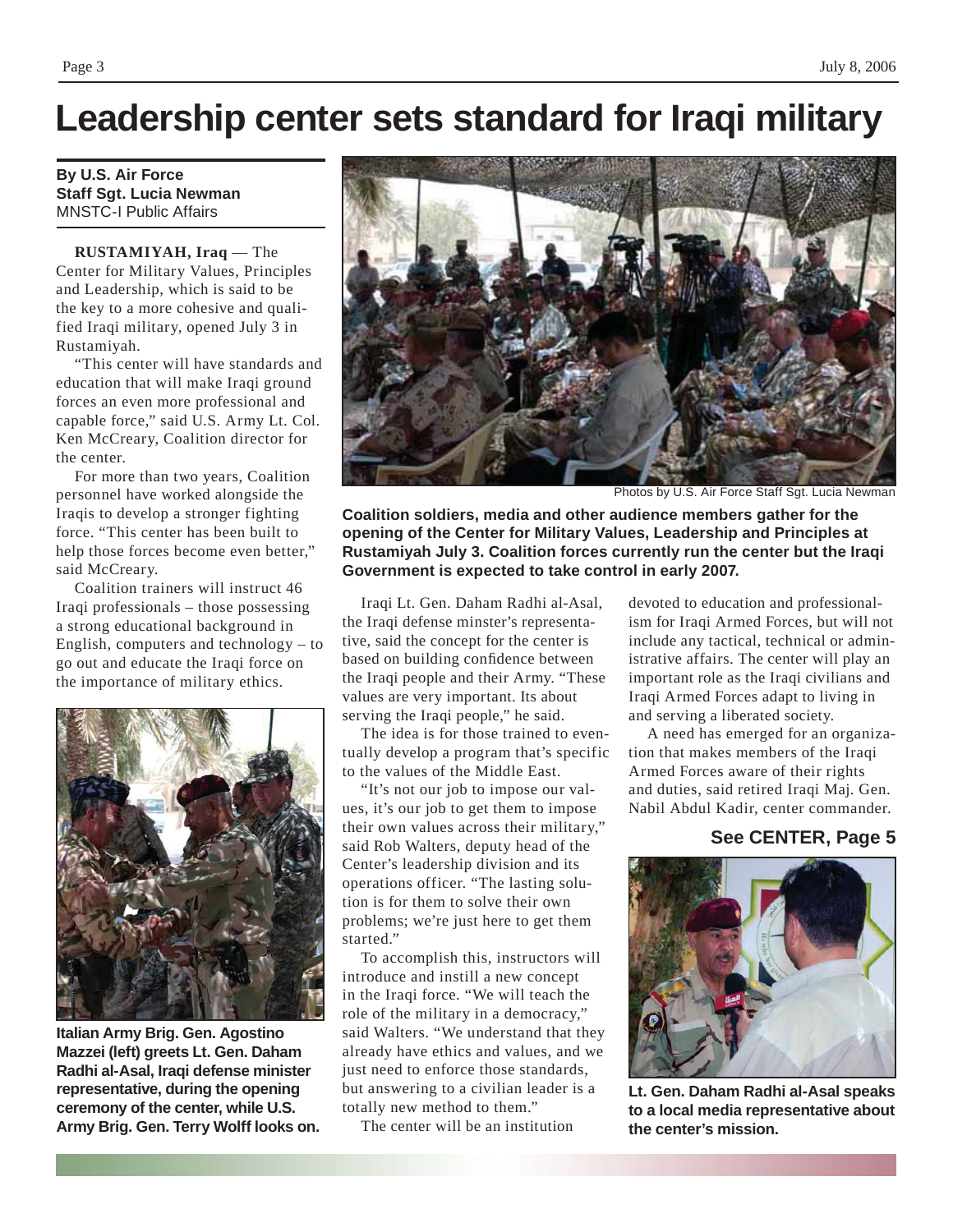# **Iraqi Army assumes security lead in Diyala**

**By Task Force Band of Brothers** 101st Airborne Division (Air Assault) Public Affairs

**TIKRIT, Iraq** — It was July 31, 2005 when Soldiers of the 2nd Brigade, 5th Iraqi Army Division hoisted the Iraqi flag over Forward Operating Base Khamees in

a ceremony that marked the transfer of authority for onefifth of the Diyala Province to a brigade-sized element in the Iraqi Army.

One year later, Coalition forces are successfully transitioning operational control of a majority of the province to a division-sized element.

The 5th Iraqi Army "Hadeed" Division officially assumed the lead for security in Diyala Provice from 101st Airborne Division Soldiers July 3 at the Kirkush Military Training Base, after months of training and preparation.

"This division will be successful because it is composed of the full spectrum

of Iraqi people," said Gen. Ahmed Klepos Awad Majhool al-Kozaee, commander of the 5th Iraqi Army, during the ceremony. "It represents the hand of the government that carries the weapon and the olive branch at the same time."

Ahmed promised his division would be "the strong hand of the Iraqi people in defeating the insurgency."

The ceremony was a demonstration of the Hadeed Division's commitment to providing security for its own country. The division's soldiers successfully conducted their validation operation in May, which tested their ability to work independently of Coalition forces.

The soldiers of the Hadeed Division have been proving themselves in battle ever since. In June, 5th Division soldiers joined with Iraqi police just south of Baqubah to fight off four separate terrorist attacks, forcing them retreat.

The division lost no soldiers that day and provided quick response medical care and evacuation for wounded police officers and civilians.

The division's successes in their operations directly resulted in the jurisdiction they assumed in this ceremony.

Task Force Band of Brother's 3rd

Members of the 5th Iraqi Army Division Military Transition Team, which is made up of elements from the 101st Airborne Division and the U.S. Army Reserve's 80th Division from Virginia, have been helping the Iraqi troops prepare for the changeover.

U.S. Army Col. William Gothard,



 "They take the lead now," Gothard said. "They conduct combat operations on their own, with us providing support where they request it."

Gothard said the walk toward validation has not been an easy one. In addition to training tasks, the division's soldiers have seen action in

Photo by U.S. Army by Spc. Lee Elder

**Iraqi Soldiers march toward the reviewing stand during the transfer of authority ceremony at Tikrit Juy 3.** 

> Heavy Brigade Combat Team, 4th Infantry Division has been in Diyala since January, assisting with the transition from Coalition to Iraqi control. They will remain in the area to provide necessary support.

British Maj. Gen. Peter Everson, deputy commanding general, Multi-National Corps-Iraq, said the 5th Division was the first Iraqi Army division, in Multi-National Division North validated to conduct independent combat operations. It is only the fourth division to attain that status in all of Iraq.

"Gen. Ahmed's soldiers have worked hard for the day that this division would be prepared to assume responsibility for this large, complex province," Everson said. "And that day has come."

Diyala Province spans from the eastern edge of Baghdad to the Iranian border and covers 70,000 square miles. It is home to more than 1.7 million Iraqis.

campaigns not only in Diyala, but also in neighboring areas like Fallujah, Samarra and Baghdad.

Ahmed said he has been pleased with his soldiers' performance. Most of the troops have been with the division since it was founded in 2004 and have participated in many history-making events, including three elections in the past year.

"They are very proud because they have participated in building this country," Ahmed said after the validation operation in May. "When they are conducting operations, they feel like they are giving something to this country."

Iraq's Security Forces are continually taking the lead role for the safety and security of the country.

"There are no insurgents who can win over the Iraqi people," Ahmed said. "This is the start of their failure in Iraq and hopefully they will fail all over the world. We will win the war against terrorism."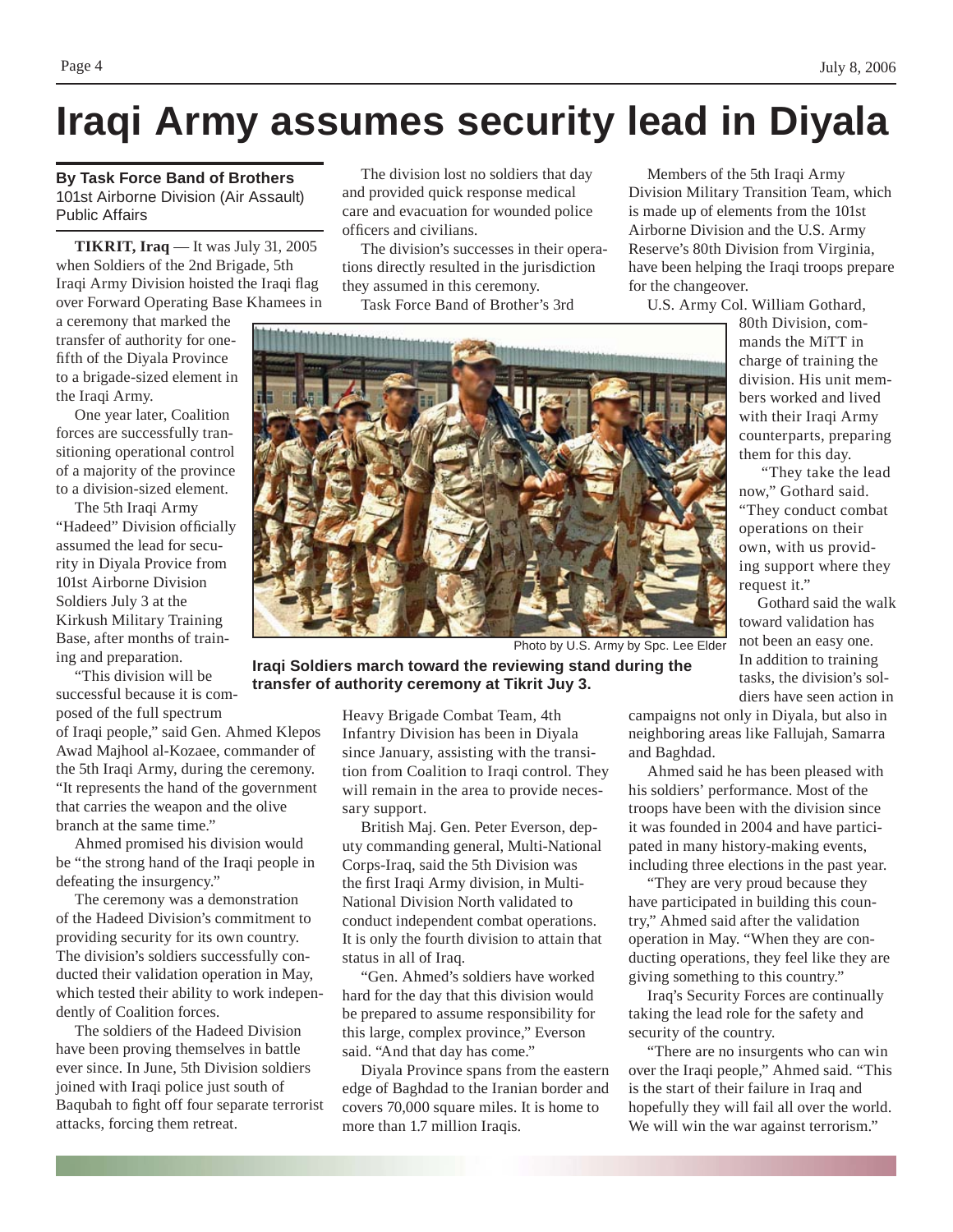## **Hard training, teamwork pay off for Thar-Thar Police**

**By U.S. Army Staff Sgt. Russell Lee Klika** 133rd Mobile Public Affairs **Detachment** 

**SAMARRA, Iraq** — Months of hard work and constant training are paying off

as a well trained Iraqi Police force emerges in Samarra where one did not exist before.

The Police Transition Team, 978th Military Police Company, from Fort Bliss, Texas, attached to the 3rd Brigade Combat Team, 101st Airborne Division are witnessing what hard work can do.

After months of hard training and teamwork, they are finally able to see the end result as policemen from the Thar-Thar Police Station in Samarra demonstrate to them their ability to defend the station.

When Coalition Soldiers first started training the Iraqi Police in December, policemen at this station had no training at all. They now have a training calendar in place and are improving their proficiency every day.

"The first thing we did when we started the training was to identify the five strongest Iraqi policemen and put them in charge of the five training sections," said U.S. Army Staff Sgt. Victor Hendricks, a Police Transition Team member.

"Once these sections were up and running, we started to train them in areas they never had training in," said Hendricks.

Iraqi policemen learned protection and checkpoint and search techniques, as well as how to conduct curfew patrols.

"They now do all three very well,"

said Hendricks. "As the training progressed, and friends were made, the Iraqi police started to bring us food and to share family photos with us."

"They have come a very long way in a very short time, said Hendricks. It was evident in the way they conducted their drill today. It was a great experience for all."

The unit as a whole was very happy to have a hand in taking the policemen at the Thar-Thar station from a basic level of training and experience to a higher level and helping to facilitate their success.

Photo by U.S. Army Staff Sgt. Russell Lee Klika

**Iraqi policemen of the Thar-Thar Police Station perform mission drills in Samarra, Iraq, demonstrating how they will defend their station in case of attack.** 

The five sections include logistics, training, operations, investigations, intelligence and maintenance of the detention facilities.

"This was a great learning experience for all of us," said Hendricks. "It was a very rewarding mission. One that I'm glad I was involved in."

## *Iraqi soldiers helped to form leadership center's curriculum*

#### **From CENTER, Page 3**

"The center will do its best to re-establish and bring out the high values and principles that Iraqis have distinguished themselves with throughout a long history – those which have faded-out through years of sufferings," Kadir said.

The center is divided into two divisions – leadership and ethics – and will include a mobile assessment team, which will be solely dedicated to training Iraqi units in the field.

The center's vision was derived from surveys compiled from the field. Staff officers interviewed various Iraqi soldiers about the officer and NCO education system, and basic training. Divisional units were also surveyed on the officer and NCO

working relationship.

"They identified problems through this assessment and we developed a program to address those problems," said Walters.

"The key to a successful democracy is freedom from oppression," he continued. "Your security forces are the cornerstone to that. This center addresses the issues for the Minister of Defense.

So we have to address the professionalism issue, and if done successfully, we really have the cornerstone established for democracy."

Iraqi staff members are expected to take full control of the program within a year with the NATO taking over the mentorship role sometime early 2007.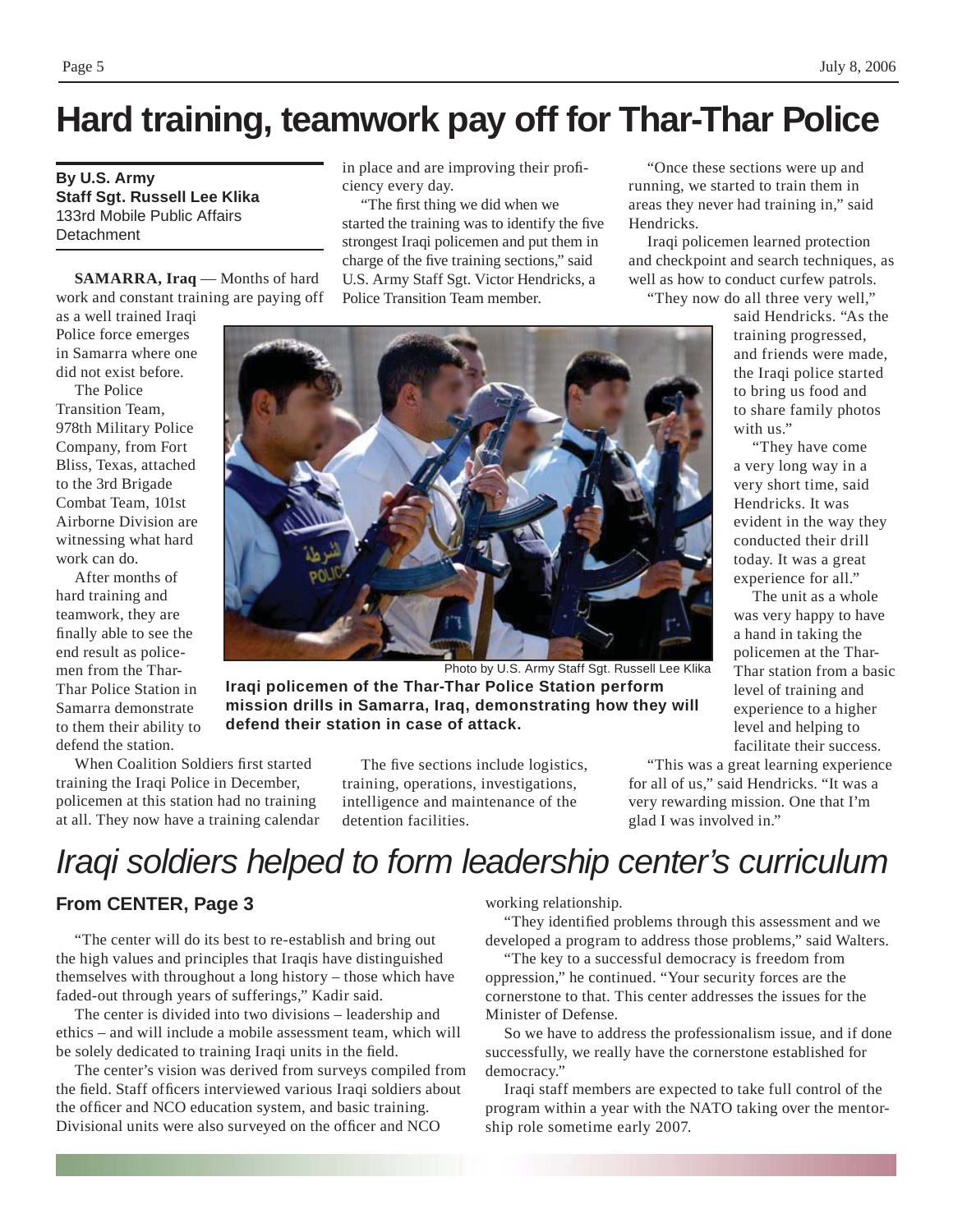## **Iraqi Army takes over maintenance contract**

#### **By U.S. Air Force Staff Sgt. Lucia Newman** MNSTC-I Public Affairs

**NUMANIYAH, Iraq** — In another sign that it is increasingly ready to take control over its forces, the Iraqi government took control of an \$18 million

annual maintenance contract from the Coalition July 5.

Since March 2005, Coalition forces have controlled the maintenance contract for 10 maintenance sites around Iraq, five of which are co-located at Regional Support Unit sites. The An Numaniyah RSU site was the first of five RSUs to transfer responsibility the Iraqi Army.

The contract was initiated to give a bridging mechanism for maintenance, said U.S. Army Lt. Col. Jeff Beecham, Multi-National Security Transition Command-Iraq maintenance officer. "Meaning, the

Coalition built (force generated) combat units first and then logistics or support units later. The contract was to provide that capability until the maintenance units were built."

This was primarily for direct support and some general support maintenance until the Iraqi Army was able to conduct its own training.

"The transfer is possible because the Iraqi Army and Coalition Mitlitary Assistance Training Team trained

enough mechanics to move the mechanics under the control and operation of the Iraqi Army," said Beecham.

Three hundred organizational-level mechanics within the Iraqi Army signed up for the training, which included completing repairs on all the Ministry of Defense vehicles that were brought to the site. Of the 300 mechanics, 100

spare parts to them," said Beecham. "We will continue to run a direct exchange for communications equipment and night vision devices until March 2007.

"This means a unit will be able to bring in their broken equipment and exchange them for serviceable ones. The unserviceable items will be sent to

> Taji to be repaired," Beecham said.

The remaining RSU sites are expected to transfer their contracts by the beginning of October.

"We are transitioning more and more capabilities to the Iraqi Army which allows us to turn more battle space over to them," Beecham said. "It was a very cooperative effort between MNSTC-I, the contractor and the Iraqi Army and that is what made this transition so successful."

The An Numaniyah RSU commander confirmed that the

joint effort is another stepping stone for the Iraqis in achieving logistical independence.

"We would like to thank the Coalition forces for all their help," Iraqi Army Col. Bader, An Numaniyah RSU commander. said through an interpreter. "These transfers are important to help Iraq regain control. Forces here helped us to build a new workshop, provided a lot of equipment and training and now our mechanics have been well trained and are able to function on their own."

*"We are transitioning more and more capabilities to the Iraqi Army, which allows us to turn more*  battle space over to them ... it was a very cooperative effort between MNSTC-I, the contractor and the *Iraqi Army and that is what made this transition so successful."*

of them are now certified. "Our biggest challenge was getting enough quality mechanics into An Numaniyah,"

**Iraqi Army and contract mechanics listen to dignitaries during the transition ceremony at An Numaniyah July 5. The RSU at An Numaniyah was the first site to transfer its maintenance contract to** 

> He said many of the mechanics hired through the contract will continue to work for the Iraqi government at the An Numaniyah site and about 70 contractors volunteered to join the Iraqi Army. Coalition forces will still maintain minimal support at the An Numaniyah site. "We will still provide supply and

Beecham said.

**the control of the Iraqi Army.** 

 **U.S. Army Lt. Col. Jeff Beecham, MNSTC-I maintenance offi cer**

Photo by U.S. Air Force Staff Sgt. Lucia Newman

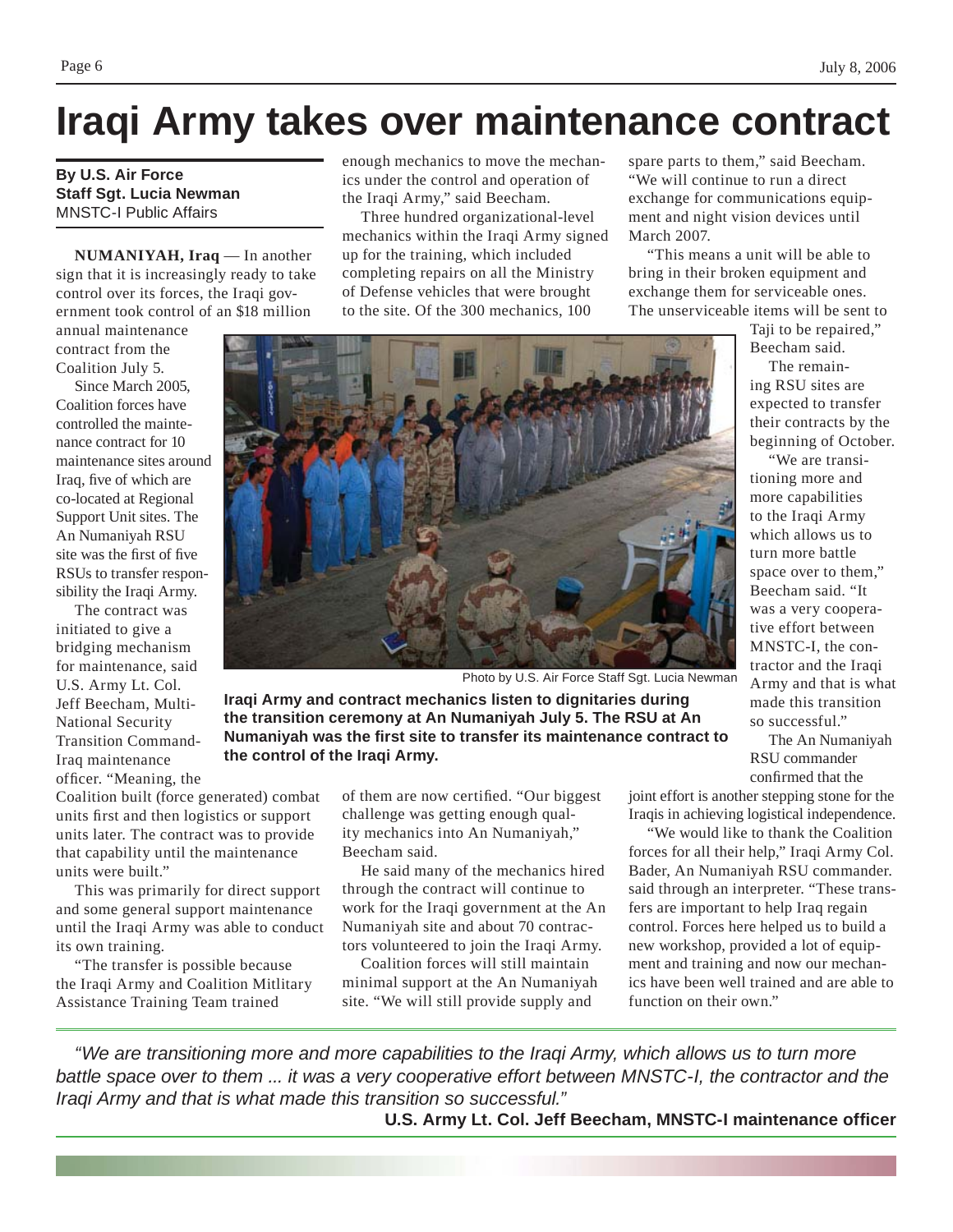### **IRAQI SECURITY FORCES /** in brief

#### **NATO DSACEUR visits Iraqi Minister of Defense**

Baghdad — NATO's Deputy Supreme Allied Commander, Europe, Gen. Sir John Reith, visited the Iraqi Minister of Defense, Mr. Abdul Qader al-Mufriji, July 7 for an update on NATO's training mission in Iraq.

General Reith also visited the new Joint Operations Center which is based in the Ministry of Defense. NATO members assisted with the development of the JOC and continue to support it daily by advising Iraqi army members.

Since its opening, the JOC has been vital in coordinating the nationwide operations of the Iraqi Army and the minister thanked Reith, especially for the support of NATO personnel, in establishing and running the JOC.

Reith said he was impressed to see the level of professionalism Iraqis have attained in such a short period of time. Reith is the former Chief of Joint Operations for the U.K. Ministry of Defence.

At the end of his visit Reith re-emphasized NATO's commitment to Iraq, to help train and equip the Security Forces and assist the Iraqi government in the development of its own security structure.

During his visit Reith met Iraqi and MNF-I leaders and visited the headquarters of NTM–I and its Forward Operating Base at Rustamiyah.

*— NATO Training Mission – Iraq Public Information Offi ce*

#### **DSACEUR Visits NATO Training Mission Iraq**

**Baghdad** — NATO's Deputy Supreme Allied Commander, Europe, Gen. Sir John Reith visited the NATO Training Mission – Iraq July 7 as a part of a two-day working trip to the country.

Reith was briefed at NTM-I Headquarters at the Cultural Center Compound in Baghdad by Italian Army Maj. Gen. Ernesto Alviano, NTM-I deputy commander, about the latest successes of the mission and its future tasks.

Reith toured the Cultural Centre Compound where NATO is helping to build the Iraqi Training and Doctrine Command for the Iraqi Security Forces. The ITDC is well on its way to organizing and directing general training for ISF personnel.

Reith also visited the Iraqi Lessons Learned Center which NTM-I helped to establishi in November 2005. The ILLC is providing important input into the training programs of the ISF. Its latest task was to evaluate the operation of the NATOled Joint Staff College in Rustamiyah. General Reith also visited the Iraqi Defense Language Institute, which opened in February this year and is supported by NTM-I.

The first course has been completed and the first graduation of 33 English-speaking students takes place July 9. Both the ILLC and the DLI are part of the Training and Doctrine

Command.

After visiting the Cultural Center Compound, Reith traveled to Ar Rustamiyah, on the outskirts of Baghdad, where NTM-I has a forward headquarters to support the establishment of the Joint Staff College and the Iraqi Military Academy at Rustamiyah.

Italian Army Brig. Gen. Agostino Mazzei, who leads NTM-I work at the site, discussed the recent graduation of 50 students from the Junior Staff Course, and another 37 students from the Senior Staff Course, which are due to graduate shortly. Selection of students for the next year is on-going.

At the end of his visit to Rustamiyah, Reith commented on the immense progress of the mission since his last visit in November 2005.

He said that NATO has contributed significantly to the training of Security Forces in Iraq and was instrumental in the establishment of a self-sustaining Iraqi training program.

He was appreciative of the mission's contribution with limited resources in such a short time.

*— NATO Training Mission – Iraq Public Information Offi ce*

#### **National Police, Coalition Soldiers detain 7 terrorists**

**BAGHDAD** — Police from 8th Brigade, 2nd National Police Division and Coalition Soldiers from the 101st Airborne Division, detained seven suspected terrorists and discovered three weapons caches during a search in Baghdad's Doura neighborhood early June 7.

One suspect was arrested following a search of his house by National Police, who found two AK-47 rifles in his home. Three other suspects in the house were also detained. The policemen found a third AK-47, magazines and a sniper rifle on the roof.

At a site nearby, Soldiers found two 82 mm mortar rounds, blasting caps, and suicide bomber propaganda.

A second cache containing four 82 mm rounds with blasting caps a 122 mm artillery round, suicide bomber propaganda and a magazine for a Russian sniper rifle was also found. The third cache, found across the street from a local mosque, contained a rocket-propelled grenade, four rockets, two AK-47 rifles with ammunition and various bomb-making materials.

A video camera and tapes were also discovered.

The tapes contained video of torture and of mortars being launched. Soldiers also found four mortar rounds, a 122 mm round, a base plate, four cell-phones – one rigged as a timing device – and plastic explosives.

Explosive Ordnance Disposal teams destroyed the munitions.

*— Multi-National Division – Baghdad PAO*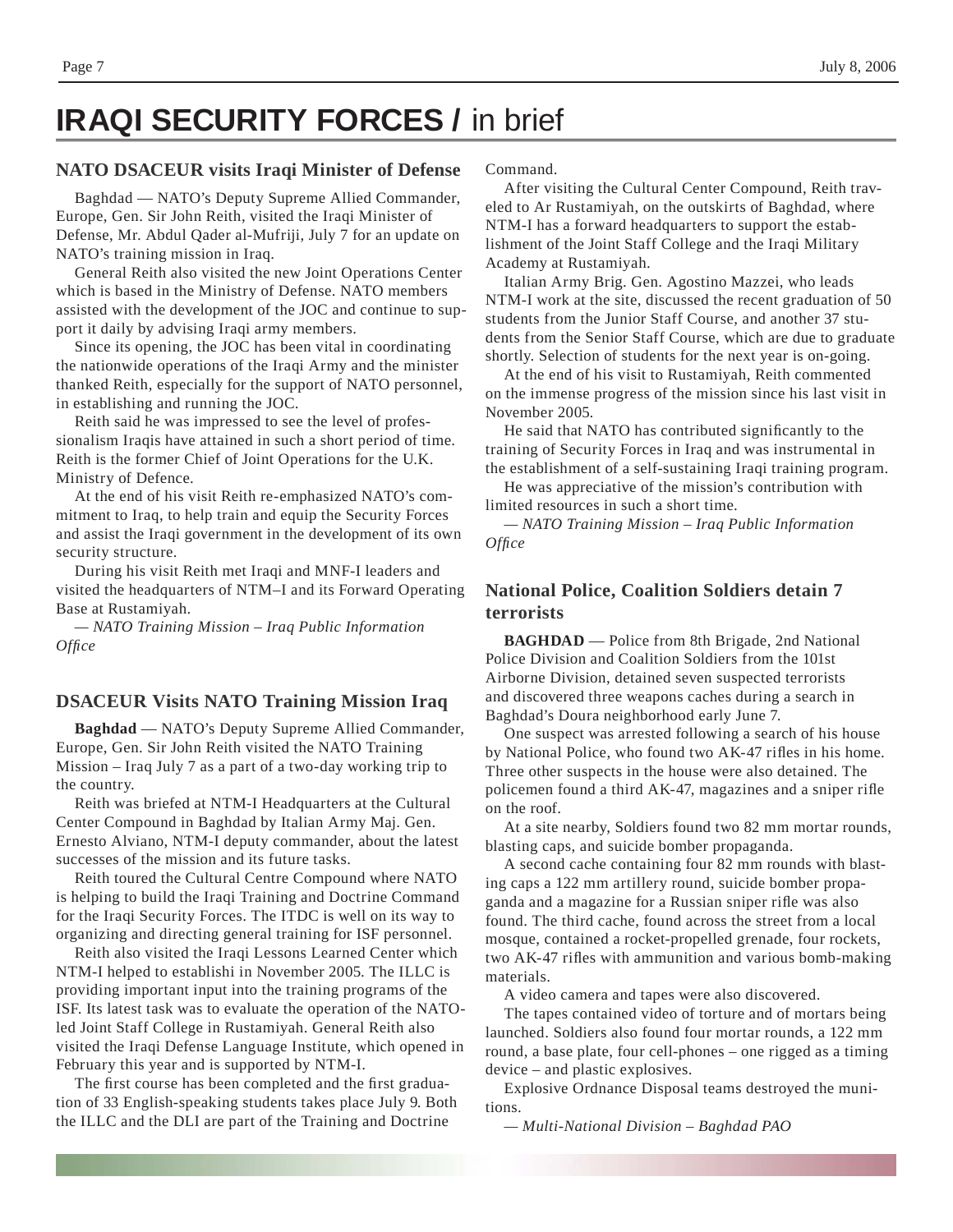### **IRAQI SECURITY FORCES /** in brief

#### **ISF capture regional insurgent force commander**

**BALAD** — Iraqi Security Forces conducted a raid early July 6 in Babil Province, capturing an insurgent force commander who controlled operations throughout the middle Euphrates region.

The Iraqi Forces, assisted by Coalition force advisers, raided a house in Mahawil, north of Hillah, and captured the insurgent commander without incident.

He is believed to have been responsible for weapons smuggling, including the movement of SA-7 surface-to-air anti-aircraft missiles, espionage activities for Iran, improvised explosive device attacks, murder and intimidation of Iraqi citizens, inciting sectarian violence, and financing the operations of his organization through contacts in both Lebanon and Iran.

Iraqi Forces also seized one Glock G-19 pistol and one magazine of nine millimeter hollow point rounds. No Iraqi or Coalition forces were killed or wounded during this operation.

*— Multi-National Forces – Iraq Combined Press Information Center*

#### **Iraqi forces capture insurgent leader in Baghdad**

**BALAD** – Iraqi Army forces captured a high-level insurgent during an early morning raid July 7 in eastern Baghdad as part of Operation Together Forward, the Iraqi government's plan to improve security conditions in Baghdad.

The insurgent leader was detained after a 43-minute firefight between insurgents and Iraqi soldiers. Iraqi forces were responding to small arms and rocket-propelled grenade fire from the roof of a building during operations. An estimated 30-40 enemy fighters were killed or wounded.

The captured individual headed multiple insurgent cells in Baghdad whose main focus is to conduct attacks against Iraqi and Coalition forces. These attacks include the use of improvised explosive devices, and vehicle-borne IEDs.

*— Multi-National Corps – Iraq Public Affairs*

#### **Iraqi soldiers rescue kidnapped workers**

**BAGHDAD** — Troops from the 1st Battalion, 2nd Brigade, 6th Iraq Army Division rescued three Red Crescent employees from two kidnappers July 3.

The soldiers stopped a black sedan at a checkpoint near the Al-Nida Mosque.

The two kidnappers attempted to flee but were detained a short distance from the checkpoint.

During a search of the vehicle, the soldiers found two handguns. The kidnap victims were not injured.

*— Multi-National Division – Baghdad Public Affairs*



**U.S. Army Sgt. Jason Foy and a local Iraqi man gently lower Abdul Karim Salman into his new pediatric wheelchair June 29. Foy, a combat medic with 4th Battalion, 11th Field Artillery Regiment, participated in a mission to deliver and fi t wheelchairs for local Iraqis, donated by charitable organizations in the United States.**

Photo by U.S. Army Sgt. Rachel A. Brune